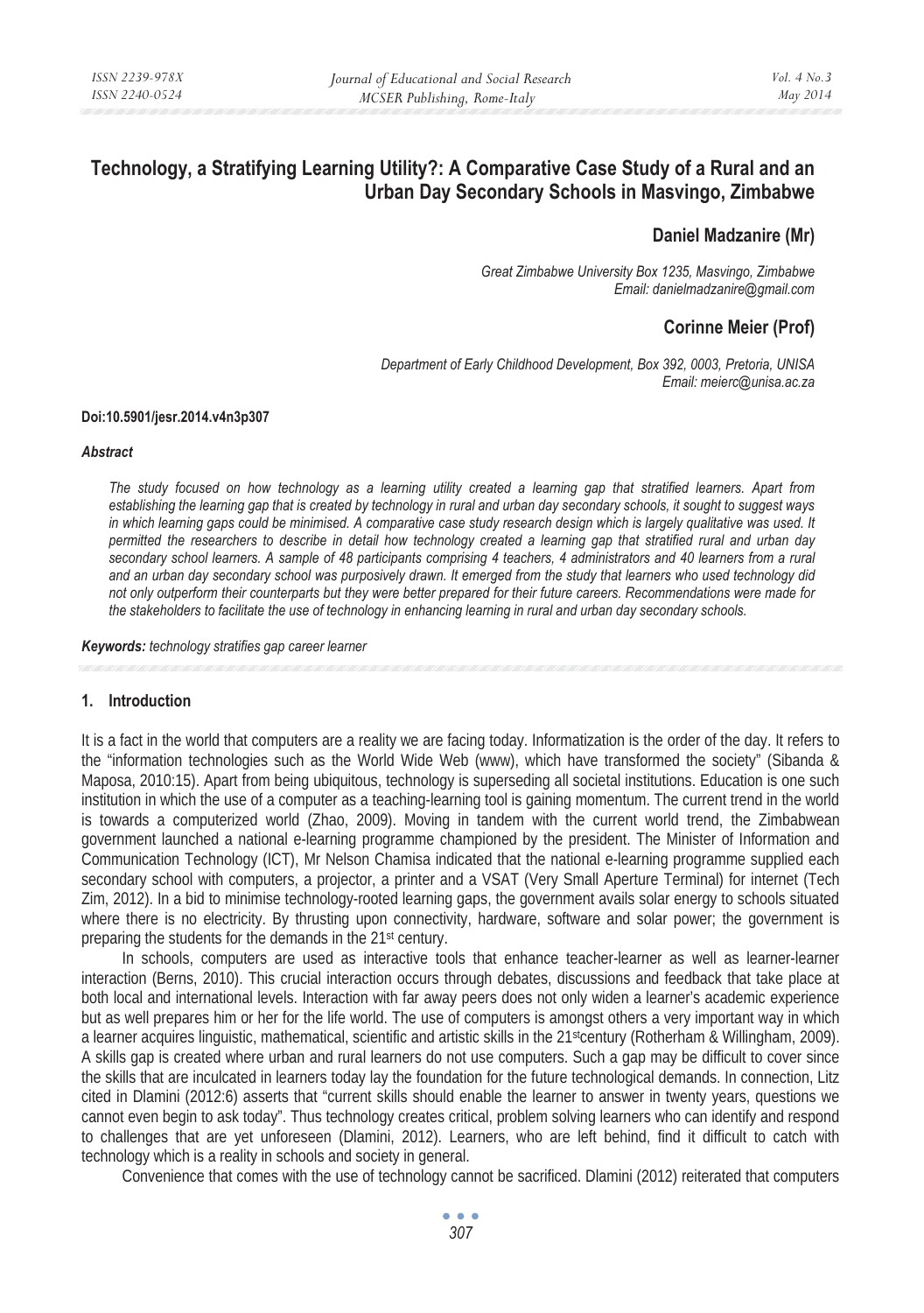have conveniently replaced paper by soft copies of everything from textbooks to examinations. The trend towards computer-based learning means that learners should be prepared for it as an imminent change. Gone are the days when schools lamented the scarcity of textbooks. What they require is current computer technology. Hudson (2012) observes that computers reduce errors in learning in that calculations and grammatical mistakes can be easily checked. Once the technology gap is closed, learners can easily fit into the world. Discussing the utility of computers in reducing learning gaps cannot be complete without mentioning mobile phones which can be equally handy. Mobile phones can enhance skills just like computers. In fact, mobile phones are cheaper and more convenient than computers (Chinnery, 2006; Kakulski, Hulme & Traxler, 2005). The potential of mobile phones to reduce technological-rooted learning gaps is discussed further under literature review.

In a bid to bring technology to the door step of every learner in Zimbabwe, the president donated computers to rural and urban secondary schools. Each secondary school rural or urban received at least ten computers (Tech Zim, 2012) which if utilised can effectively reduce learning gaps in rural and urban secondary schools. Research has revealed that the donated computers are underutilised. A preliminary research survey in which the participants were 10 Great Zimbabwe University Bachelor of Arts (BA) Part one students who had attended rural and urban day secondary schools revealed that students lacked basic computer skills because computers that were donated to secondary schools were underutilised. The students who hailed from rural and urban secondary schools could not access internet, let alone type their assignments. This deficiency in using computers slowed down the speed at which the students accomplished their research work especially the first assignment. Thus the technology-rooted learning gaps that are created during secondary level haunt a learner through higher education and beyond.

Prompted by a preliminary survey mentioned above the researchers took a quest to investigate how learners were stratified by the technology-rooted learning gaps in both rural and urban day secondary schools. Rural day secondary schools unlike urban day attract learners from low income background whose parents struggle to raise fees. They lack such necessities as electricity, furniture and qualified personnel which urban day secondary schools enjoy. The aforementioned differences determine the curriculum that is offered. For instance, an urban day secondary school can offer computer examinations while its rural counterpart offers computer lessons as an appreciation course.

### **2. Statement of the Problem**

The study undertook to investigate the extent to which technology creates a learning gap that stratifies rural and urban day secondary school learners.

#### **3. Objectives of the Study**

The study was guided by the following objectives:

- To establish the learning gap that is created by technology in rural and urban day secondary schools.
- To investigate the extent to which technology rooted learning gaps stratify rural and urban day secondary school learners.
- To suggest ways in which the learning gaps can be minimised in urban and rural day secondary schools.

### **4. Theoretical Framework**

This study is informed by the instrumentation framework which according to Suther, Robertson and John (2009), was initiated by Verillion and Rabardel (1995) and brought into perspective by Mariotti (2002). The instrumentation framework hinges upon the thinking that specific appropriation of a computer as a tool makes it versatile in that it can be adopted for various uses. In other words, tools that are designed to perform specific tasks can effectively be used to accomplish other tasks for which they were not designed. For example, mobile phones which are basically designed for communication can be used to enhance learning. By appropriation, it is meant "the process of taking something that belongs to others and making it one's own" (Wertsch, 1998:53). In the context of this study, computers and mobile phones can be utilised as sources of information and skill-enhancing devices.

Two aspects of a tool are distinguished, the artefact and the instrument (Mariotti, 2002). The term artefact refers to "the particular object with its intrinsic characteristics, designed and realised for the purpose of accomplishing a particular task" (Mariotti, 2002:702). What it means is that technology is designed to carry out a specific task but the advantage of using a computer or a mobile phone is that it can be appropriated to accomplish a task of choice. A learner can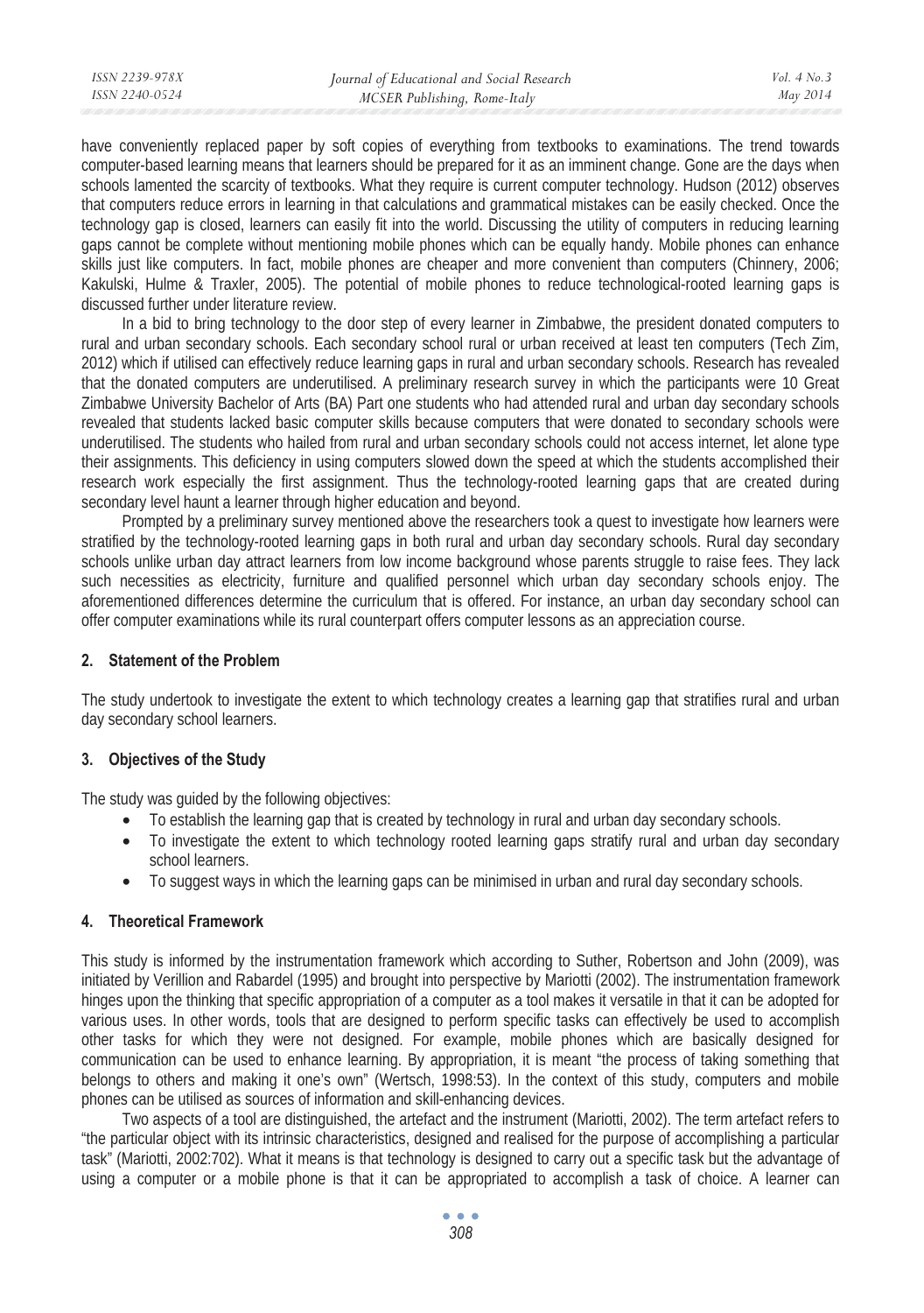| ISSN 2239-978X | Journal of Educational and Social Research | Vol. $4$ No. $3$ |
|----------------|--------------------------------------------|------------------|
| ISSN 2240-0524 | MCSER Publishing, Rome-Italy               | May 2014         |
|                |                                            |                  |

appropriate a computer to learn just as a teacher can adopt it for teaching. When it is appropriated for a specific use, a computer becomes a worthwhile instrument (Mariotti, 2002). An instrument is "the artefact and modalities for its use, as elaborated by the particular user in accomplishing different tasks" (Mariotti, 2002:702). If computers and mobile phones are not utilised as instruments, a learning gap is created between learners who use them to learn and those who do not. Learners, who use computers and mobile phones as learning instruments, achieve more in education (Trouche, 2003).

Mariotti (2002) and Trouche (2003) note that a particular artefact can serve as several instruments in different situations. The instrument orchestration process enables learners to develop different instruments and meanings from the same artefact (Suther, Robertson & John, 2009). Learners, who use technology to learn, gain more knowledge since the instrument orchestration process connects them to vital information which is found on the internet. In light of the instrumentation framework, schools should create a learning environment that permits learners to turn available technology into learning instruments. Technology largely determines the extent to which a learner accesses knowledge (Lyotard in Haralambos, Holborn & Heald, 2008). Learning gaps that exist among learners can be covered if technology is properly appropriated in schools.

#### **5. Literature on Technology**

The world in which we are living is not only characterised by technology but it also demands a computer literate workforce (Giddens, 2009). Education as an institution is not an exception since it has as its task to produce computer literate graduates. The advent of computers means that teachers and learners will not do business as usual. In the prolegomena of his book 'Technology in Higher Education' Siddiqui (2004:iii) reports that "the rapid breakthrough in new information and communication technologies (ICTs) is changing the way knowledge is developed, acquired and delivered". As computers find their way into schools, some remain without the desired technology. Watkins (2000) sees the exclusion of learners from this new technology as a danger. Given the fact that many learners do not have access to a computer both at home and at school (Giddens, 2009), the technology-based learning gap is bound to occur in schools. Such threatening gaps should be covered as a matter of urgency if schools are to effectively deliver their mandate.

The learning gaps go beyond the secondary and tertiary levels of education. Watkins (2000) argues that failure to close the information and technology gap which is now opening up between school systems in rich and poor worlds will inevitably result in increasing income inequalities. In the same vein, Giddens (2009:874) reports that "if schools do not provide better access to computing, then the social class divide in education systems looks likely to become wider". Technology is revolutionizing the knowledge realm. Learners who are out of touch with technology can be regarded as the illiterate, the poor, or even the backward. Giddens (2009) notes that a 'computer underclass' that is, a computer illiterate group, is feared to be emerging. In other words, a computer is an emerging force that stratifies. This computer stratification manifests in various institutions of which education is one. As it pervades education, computer stratification creates a learning gap that feeds into other institutions. This research sought to investigate how such learning gaps impeded learning and differentiated learners.

Attainment gap is to some extent technologically-inclined. A survey carried out on primary school teachers 2006 (Kitchen, Finch & Sinclair, 2007) revealed that three quarters of teachers agreed that ICT could have a positive impact on attainment. Giddens (2009) cites a 2003 Organisation for Economic Co-operation and Development (OECD) study which upon assessment of educational performance of 15-year –olds found that regular computer use led to better scores particularly in Mathematics. These studies confirmed the power of ICT as a determinant of differential attainment in education. Viewed in this light, schools should address technological gaps if learners are to benefit.

The technology-based learning gaps do not close once computers are availed to schools. In the mid 80s, the thinking was that people would automatically take advantage of the opportunities that technology offered once it was made available (Perkins, 1985). This did not work. Technology-rooted learning gaps can remain in schools if computers are not utilised. Turkle and Paperl (1990) observe that adults and young people do not automatically take new technologies on board.

Technology-rooted learning gaps can be prompted by the view of technology education in secondary schools as an elective programme that is, one of the practical subjects (Siddiqui, 2004). With the government e-learning programme not fully operational in Zimbabwe, some rural and urban day secondary schools rely on the 1996 Higher Education Examinations Council (HEXCO) as an examining board for practical subjects like computers, Home Economics and Art. Under the HEXCO syllabus, fragmented computer courses like computer operation packages, electronic data processing concepts, computer organisation and design as well as computer programming are examined (HEXCO, 1996). The view of computers as one of the practical subjects but not as a learning tool is a form of social closure in that learners who do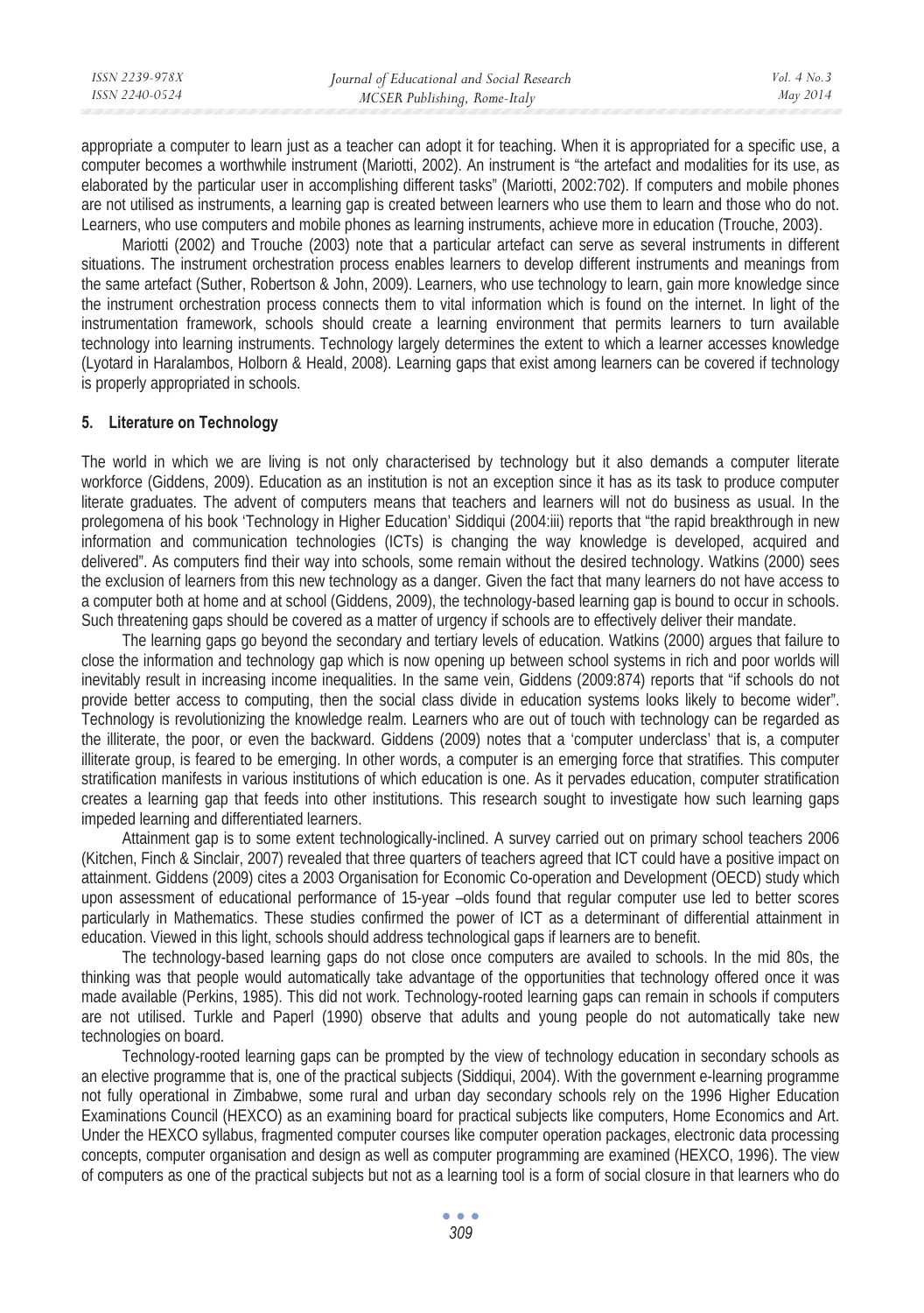| ISSN 2239-978X | Journal of Educational and Social Research | Vol. $4$ No. $3$ |
|----------------|--------------------------------------------|------------------|
| ISSN 2240-0524 | MCSER Publishing, Rome-Italy               | May 2014         |
|                |                                            |                  |

not take the computer option become technologically marginalised as they rarely experience computers at school. Thus, a learning gap which is difficult to cover is created as long as students do not use technology to learn.

Learning gaps can be minimised by building computer confidence in learners (Siddiqui, 2004). Students need to gain confidence by interacting with the computers. Computers can present and store information, motivate learners and reward them, provide drill and practice as well as individualised instruction all of which have the capacity to build computer confidence (Openheimer, 2003; Berns, 2010). Such interaction with computers encourages learners to reflect and modify their thinking (Siddiqui, 2004). Lack of computer confidence is not only a learner issue, but also a teacher's challenge. Hargreaves, Comber and Galton (1996) found that teachers indicated their lack of confidence in ICT by rating it highly as a training need. Both teachers and learners should be encouraged to appropriate ICT in order to enhance teaching and learning. When teachers and learners garner confidence in ICT, they use it and therefore close the learning gaps.

Apart from instilling confidence, technology interconnects curricular subjects. Siddiqui (2004) observes that technology adds meaning to various subjects by interconnecting them so that they form a robust body of knowledge. A learner can access knowledge on various subject areas on the computer. Learning gaps fill as technology is used to join fragmented experiences.

In the realm of research, technology offers peculiar opportunities (Smith, 1999). Learners can research on topics with the help of online resources (Giddens, 2009). They can tweet or skype to connect with experts that is, other people who share similar interests as theirs (http://theinnovativeeducator.blogspot.com/2011/01/10-ways-technilogy-supports-21st.html). Learners can learn further in their areas of interest with the aid of technology. Learning gaps are closed as experts guide them online. On top of that, learners can access free online resources which consolidate the concepts that they learn. The William and Flora Hewlett Foundation (2012) reports that open online educational resources avail the world's knowledge as a public good to everyone. Learners close learning gaps as they share, use and re-use knowledge without the hand of the teacher.

Apart from online resources, learners who use computers can benefit from educational software (Giddens, 2009; Oppenheimer, 2003). Educational software for Geography, Mathematics and Science or Music can be used for learning regardless of the non- availability of internet. Students can meaningfully interact with the computers even if they are offline. Offline interaction with computers can reduce technology-rooted learning gaps.

Computers and mobile phones can be complementary. Mobile phones especially the modern smart ones cannot be ignored in forum where technology is the subject of discussion. Although mobile phones come with potential risks; numerous benefits accrue from using them as learning tools. A case in point is nuclear power. While it is a reliable source of energy for human consumption, nuclear power can twisted to become a weapon of mass destruction. For instance, the nuclear power which was used to exterminate Japan's Hiroshima and Nagasaki cities during the Second World War is used as a source of energy in countries like Iran and North Korea. The mobile phone is infamous for disrupting learning and important meetings in schools. Notwithstanding that, it can be appropriated to enhance learning. This observation dovetails with Trouche's (2003) report that a particular artefact or tool can serve as several instruments in different situations. In the case of education, the argument is that schools should not watch cell phones distracting learning. Instead, they should appropriate them to enhance learning. If this happens, technological learning gaps can be tremendously reduced.

There are pedagogical benefits of using mobile phones as learning tools. Tremendous research can be done through mobile phones. Mobile phones are small computers with internet capabilities, games, pictures, videos, texting and email (http://www.ehow.com/list\_5955529\_cell-phones-effects-youthhtml). Some researchers argue that the mobile phones do more work than the Personal Computers (PCs) because they permit learners easy access to materials apart from giving them room to practice anytime anywhere (Reinders, 2010). Learners can store work and revise it on their phones. In addition, they can access online resources. However, learners do not automatically utilise cell phones. They should be taught to do so. It is incumbent upon a school to develop a culture of research via mobile phones.

Of importance is the versatility of mobile phones. They have facilities like calendars, calculators and reminders which promote learning (Brick, 2012). While a calendar allows learners to schedule homework and due dates, the reminder and alarm facility assists students to keep the study time and due dates. A calculator on a mobile phone reduces the items that a student carries to school (Brick, 2012). As learners schedule their work, they are trained to manage their own learning (Reinders, 2010).

The fact that a mobile phone facilitates communication needs not be overemphasised. Learners can be in touch with their parents and friends (Reinders, 2010; Brick, 2012). Fluid contact with friends and parents gives learners peace of mind (Reinders, 2010). Thus, mobile phones are social tools that prepare ground work for learning apart from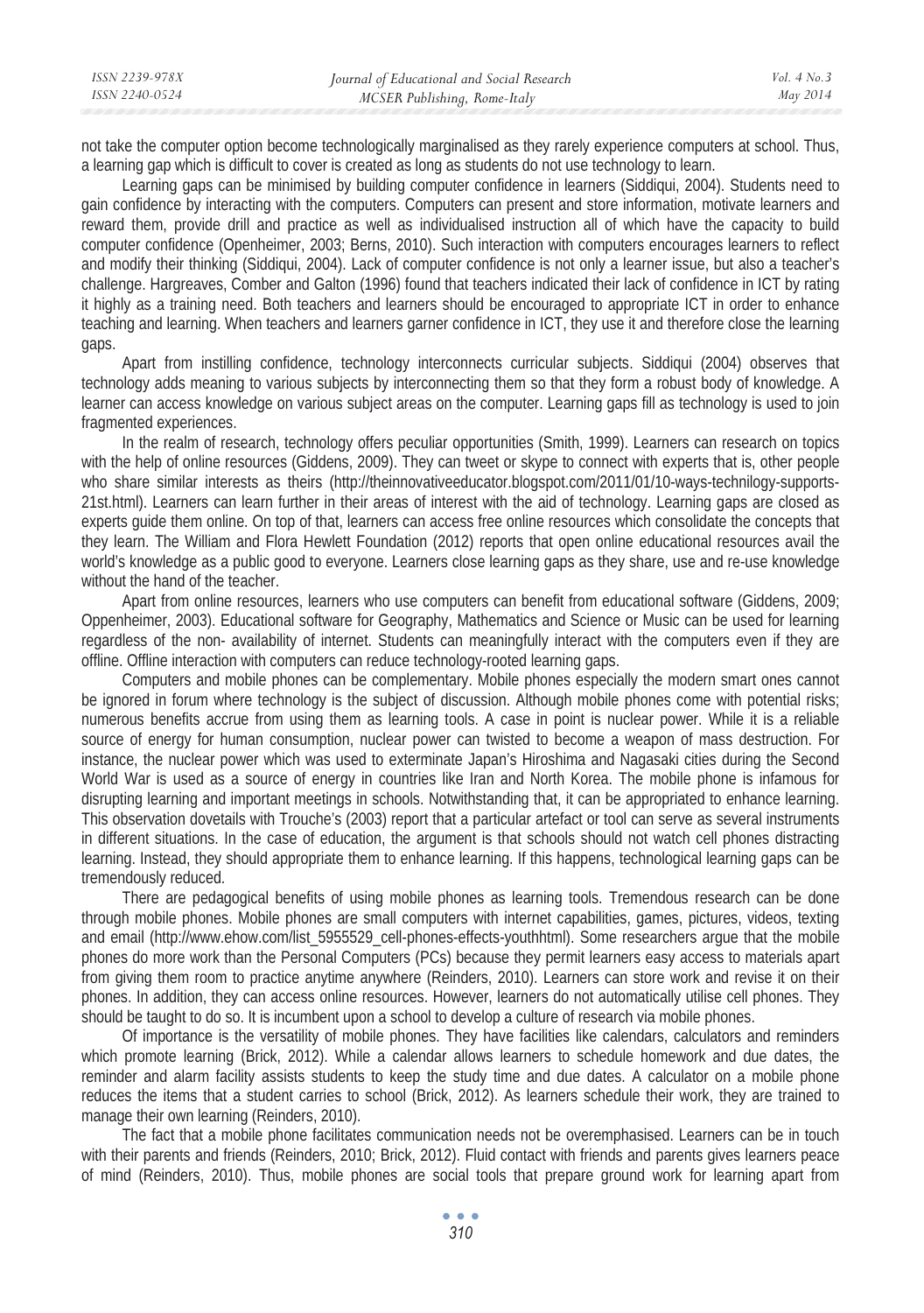propelling it.

Notably, students in rural day schools where resources are scarce can bridge the technological barrier by connecting to the global world through mobile phones (http://www.ehow.com/list\_5955529\_cell-phones-effectsyouthhtml). Schools can browse internet via mobile phones instead of waiting until PCs and electricity reach their stations. Comparing with a PC, a mobile phone proves to be cheaper and more convenient (Chinnery 2006; Kakulsski-Hulme & Traxler, 2005).

The fact that mobile phones induce interest in learners cannot go without mention. Learners like the screen size limitations on the mobile phone (Chen, Hirsch & Kinshak, 2008). Research report by Thornton and Houser (2003) revealed that Japanese learners preferred to use mobile phones for reading books and emailing. In a recently reported case, learners at St Antony's High School in Zaka, Zimbabwe smashed window panes in protest against banning of mobile phones at the school. Learners enjoy using mobile phones to the extent that they resist policies that hinder them. Mobile phones can be appropriated for use as learning utilities.

The appropriation of mobile phones as learning tools has challenges. A significant number of students do not have access to mobile phones (Reinders, 2010) with capacities that they need. Modern smart phones that are as good as computers are not ubiquitous. However, schools can sacrifice to buy a few smart mobile phones that students can share as is the case with PCs. Reinders (2010) notes that mobile phones can be counterproductive. For example, when mobile phones ring during a silent reading activity, they can disrupt it. This however, does not warrant total banning of mobile phones in schools as is the scenario with most schools in Zimbabwe. Instead, a policy can be engineered to regulate the use of mobile phones in schools to the benefit of the learner. Reinders (2010) suggests that a plan that focuses on a specific task should be devised to guide the use of mobile phones. With proper planning, mobile phones can be fruitful learning tools.

### **6. Methodology**

### *6.1 Research design*

This study is a comparative case study which is largely qualitative. In a case study, the researcher typically observes the characteristics of an individual unit. This could be a child, a clique, a school or a community (Cohen, Manion & Morrison, 2011). The researchers found the case study suitable owing to its emphasis on describing in detail what goes on in a particular activity. In this case, the extent to which technology creates learning gaps that stratify learners was investigated. Focus was on an urban and rural day secondary school. This design enabled the researchers to make a thick description of the technology-rooted learning gaps that stratify learners (Creswell, 2008).

### *6.2 Selection of participants*

The research was conducted in Masvingo, Zimbabwe at two day secondary schools, an urban and a rural. Urban and rural day secondary schools differ in that the latter lacks basic necessities such as books, laboratories, competent staff which the former enjoys. Purposive sampling technique was used (Chilisa & Preece, 2005). Four (4) school administrators two from each school were chosen because the researchers judged them to be key sources of information pertaining to how technology stratifies learners. Four (4) teachers two from each secondary school were purposively selected because they teach computers. Forty (40) Form 4 learners, twenty from each school (ten males and ten females) were randomly selected for this study. The researchers deemed them to be key sources of information pertaining to the stratifying nature of technology.

#### *6.3 Research instruments*

For this study the researchers used interviews and an open-ended questionnaire to gather data. A semi-structured interview schedule was developed by researchers in order to gather qualitative data. The researchers conducted face-toface interviews with 4 school administrators. For 40 learners, a focus group interview was used. Three themes were covered namely: the learning gap that is created by technology, the extent to which technology- rooted learning gaps stratify learners and the ways in which the learning gaps can be minimised. Interviews permitted the researchers to collect both verbal and non-verbal data (Fielding, 2003). Furthermore the researchers could probe for clarity where ambiguity was a hindrance (Creswell, 2008).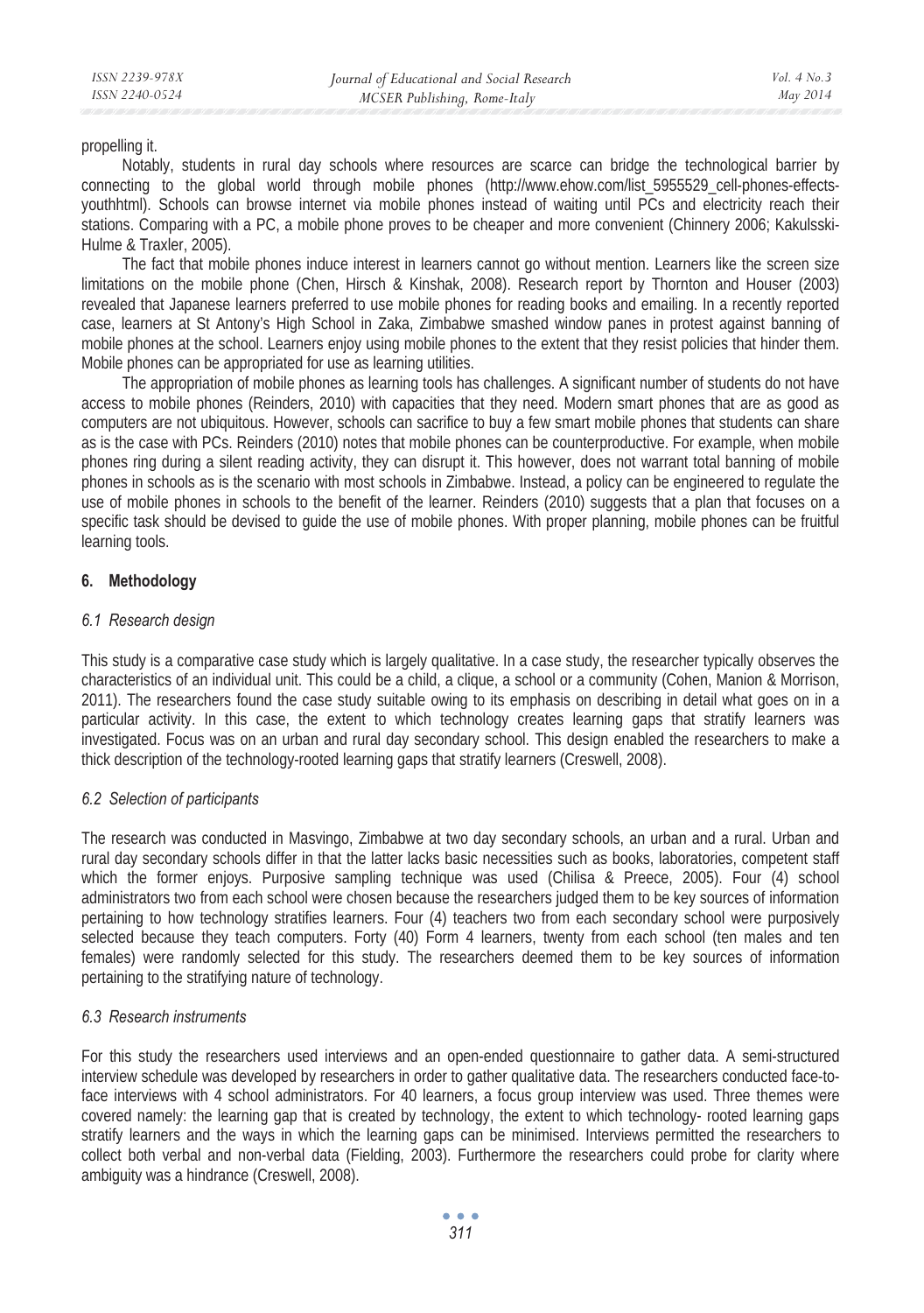For 4 teachers an open-ended questionnaire was used. The researchers managed to capture the opinions of the participants at the same time guiding them to stick to questions pertinent to the research (Chilisa & Preece, 2005). The open- ended questionnaire was preferred because data that were gathered could be easily summarized, compared and analyzed. The adherence to a prepared questionnaire and interview schedule enhanced content validity. That is, the ability of the aforementioned instruments to measure what they purport to measure (Haralambos & Holborn, 2008).

### **7. Findings and Discussion**

#### *7.1 Administrators' views on how the learning gaps created by technology stratify learners*

Four (4) (100%) administrators who were interviewed confirmed that the student-computer ratio in a rural day secondary school stood at 3:1 as compared to 2:1 in an urban day secondary school. The aforementioned ratios indicate a shortage of computers in schools. Given that schools should be grounds where young people learn the capabilities of computers (Giddens, 2009); learners who share a computer may not get enough experience to enable them to learn. Thus where learner-computer ratio is big, technology-based learning gaps are bound to remain and culminate into career challenges.

When they were asked to indicate classes that did computers, 2 (50%) administrators of an urban day secondary school reported that Form 1-3 learners were doing computers. Two (2) (50%) administrators from rural day secondary schools indicated that some of the Form 1 and 2 learners were doing computers as an elective subject. That is, one of the practical subjects. Siddiqui (2004) found that the view of computers as one of the practical subjects relegates some learners to the periphery both at school and later in life. The world today is characterised by informatization. That is, it is driven by information technologies (Sibanda & Maposa, 2010; Wang, 1994). These findings proved that some learners never experienced computers although they could be there. Such learners did not use computers to learn unless they had them at home. Both urban and rural day secondary schools had learners who lagged behind in terms of using ICT to learn. Thus technology stratified learners.

All the administrators for both rural and urban day secondary schools admitted that students had no access to internet at school and that it was in their plan to get connected to the world. Thus, the internet gap was eminent in secondary schools studied. This gap affected learners even if they miss technological touch at school, still find it awaiting them later in school and in life. The researcher's preliminary survey conducted at Great Zimbabwe University indicated that BA Part 1 students had problems in using the internet to access information especially for the first assignment. The technology gap created at secondary school level haunted the learners at higher education level. Eventually, it would disadvantage them when they join their career since business in the modern world is transacted via technology (Giddens, 2009, Smith, 1999).

To circumvent the technology-rooted learning gaps, all the administrators 4 (100%) agreed that secondary schools should prioritise appropriation of technology for learning. Suther, Robertson and John (2009) posit that a computer that is appropriated into an instrument is an enhancer of learning. The administrators' view that technology should be the priority was supported by Zhao (2009) who avers that the trend in the world today is directed towards e-learning.

When they were asked to comment on the possibility of using smart cell phones for learning, all administrators and teachers for both rural and urban day secondary schools indicated that they banned the use of cell phones at school. One urban day secondary school head who was interviewed said,

In fact, cell phones impede learning. They disrupt learning by diverting students' attention to activities that do not *promote learning. For instance, learners can listen to music during a lesson. Cell phones can ring and divert the attention of the whole class.* 

The observation by the head indicates that schools are far from using cell phones as learning tools. Research by Reinders (2010) confirms that mobile phones can be counterproductive if they are not well handled. However, this does not warrant complete ban of cell phone use in schools. Reinders (2010) also notes that cell phones should not be used anyhow; rather, specific guidelines should be devised to regulate the use of mobile phones as learning tools.

#### *7.2 Teachers' view of technology- based learning gaps in schools*

An open- ended questionnaire was administered to 4 computer teachers in order to check if they were preparing learners to use computers as learning tools. All the rural and urban day computer teachers agreed that they inculcated in learners basic typing, word processing, spread sheet and Power Point skills. No internet skills were imparted. Learners who claimed to be familiar with internet had accessed it elsewhere. Learners who were not exposed to the internet missed a plethora of free online educational resources which can be used to reinforce the concepts that are acquired in the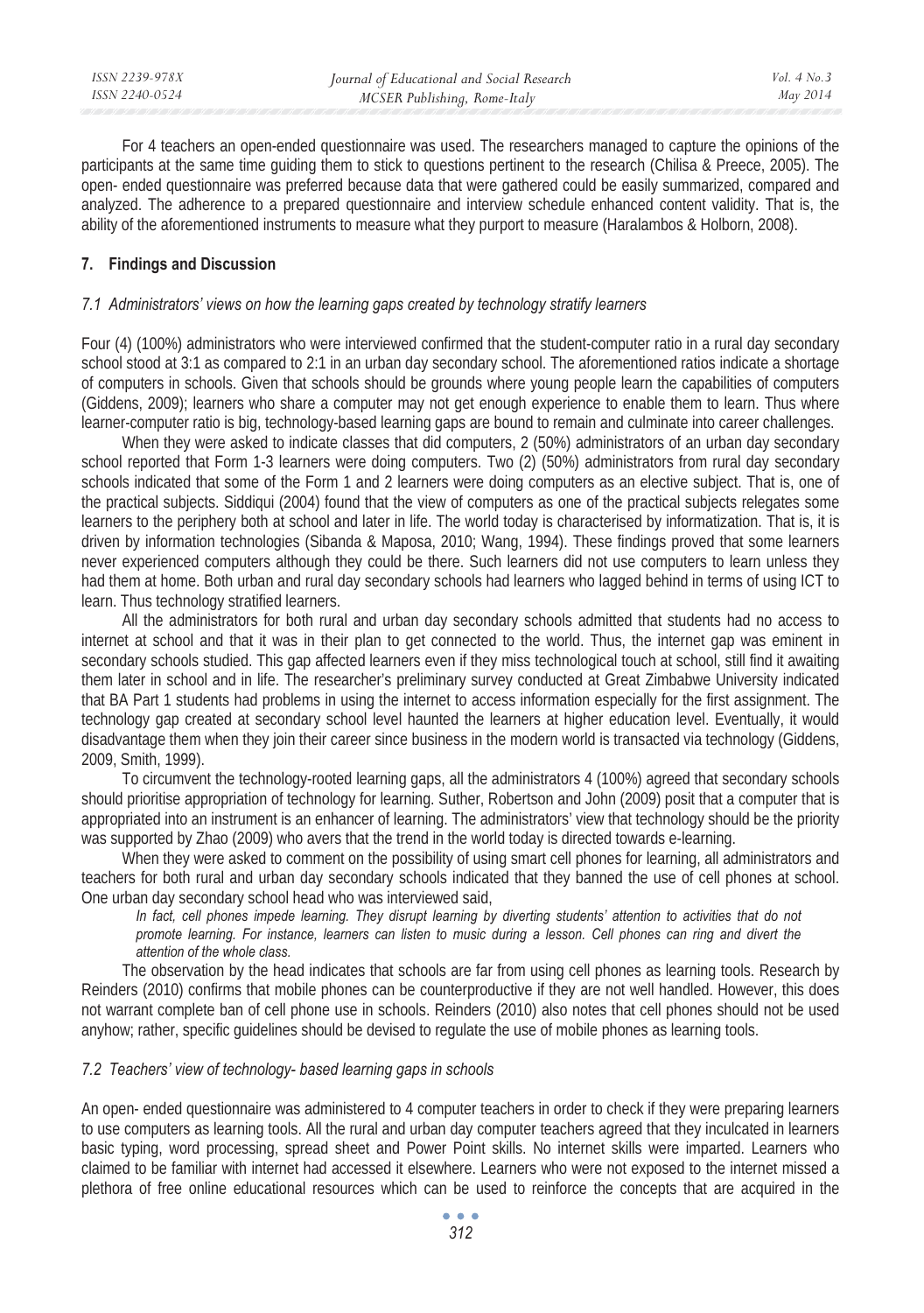classroom (Smith, 1999; Giddens, 2009). As long as learners lack basic computer skills, it becomes difficult to appropriate the tool in order to learn (Suther, Robertson & John, 2009; Mariotti, 2002).

All the rural and urban day computer teachers revealed that learners in their schools did not use educational software packages even the free ones. More so, learners did not use soft copies of notes, past examination papers or mock tests. In light of this finding, learners in the schools studied rarely used computers to learn. If they did so, then they got the experience outside the school capacity. The convenience brought about by technology cannot be ignored. Dlamini (2012) acknowledges that soft copies are convenient for use by learners as they have the capacity to replace the burdensome paper. What it means is that learners who cling on to papers risk failing to match the technology-driven world we live in.

When they were asked how technology created learning gaps at school, 2 (50%) urban day computer teachers revealed that students who had access to a computer at home were active in computer and other lessons. The students who had access to computers outperformed those who did not. Research revealed that many students still do not have computers at home (Giddens, 2009). Also the OECD 2003 report cited in Giddens (2009) found that regular use of computers led to better scores particularly in Mathematics. The issue is that the use of computers enhances learning. This result was confirmed by 2 (50%) rural day teachers who indicated that learners who did computers though as one of the practical subjects, were more knowledgeable than those who had little or no access. Thus the absence of technology creates serious learning gaps which stratify learners. Watkin (2000) observed that technological learning gaps are an imminent danger that pervades learning and consequently one's career.

All the teachers agreed that secondary schools had to expose all learners to technology so that they fit into the computerised world (Dlamini, 2012; Zhao, 2009; Watkin, 2000). If the schools can execute this mandate then all students can board the technology plane which is roaming the world.

Two urban computer teachers indicated that they taught computers as a subject examined by HEXCO, an examining board housed under the Ministry of Higher and Tertiary Education. Examining of computers meant that learners would take them seriously. The rural day counterparts revealed that computers were taught as an appreciation course. The fact that the computers were not examinable meant that learners regarded them with contempt. This result indicates an urban-rural learning gap which stratifies learners. In light of this finding, schools should create high-tech learning environments (Smith, 1999) which permit learners to use technology to learn.

#### *7.3 Learners' view of technology-based learning gaps*

Out of the 20 rural day secondary school learners, only 1 (5%) had access to a computer at home. It means that 19 (95%) learners could catch a glimpse of a computer at school. In comparison, 10 (50%) out of 20 urban day secondary school learners had access to a computer at home. In this respect, there is a huge technology-rooted learning gap between urban day and rural day secondary school learners. Studies have shown that the more one is exposed to computers, the more one is bound to learn (Giddens, 2009).

Out of the 10 (50%) urban day learners who had no access to a computer at home, 5 (50%) revealed that they sometimes accessed from the internet cafe. It follows that students in an urban day secondary school could access the internet through other means. Only 5 (25%) urban day secondary school learners had no access to internet. In terms of the internet, rural day secondary school learners were miles behind when they were compared to their urban day counterparts who had access to internet from elsewhere. Research confirms that internet allows students to learn further on their own as they tweet, skype, use and re-use knowledge (Berns, 2010; Giddens, 2009; Watkins, 2000; Siddiqui, 2004).

Efforts to establish learners' access to smart mobile phones revealed that, 10 (50%) urban day learners confirmed that they had access to smart cell phones at home as compared to 2 (10%) rural day ones. It follows that rural day learners lag behind in terms of the benefits that mobile phones accrue to their users. Research proves that tremendous research can be done via mobile phones (http://www.ehow.com/list5955529cell-phones-effects-youthhtml). Apart from inducing interest, cell phones give learners the opportunity to practice school material anywhere anytime (Reinders, 2010; Chen, Hirsch & Kinshak, 2008). More so, cell phones are not only cheap and convenient, but they are versatile (Brick, 2012; Chinnery, 2006). They entertain, inform, teach, motivate and remind learners through the various facilities installed in them. Although cell phones are prohibited in most schools in Zimbabwe, learners prefer to use them. Forty (40) (100%) urban and rural day secondary school learners admitted that they preferred to use a smart cell phone to a computer. Schools should at this juncture consider using mobile phones as learning tools. Cell phones have the potential to reduce learning gaps that technology creates.